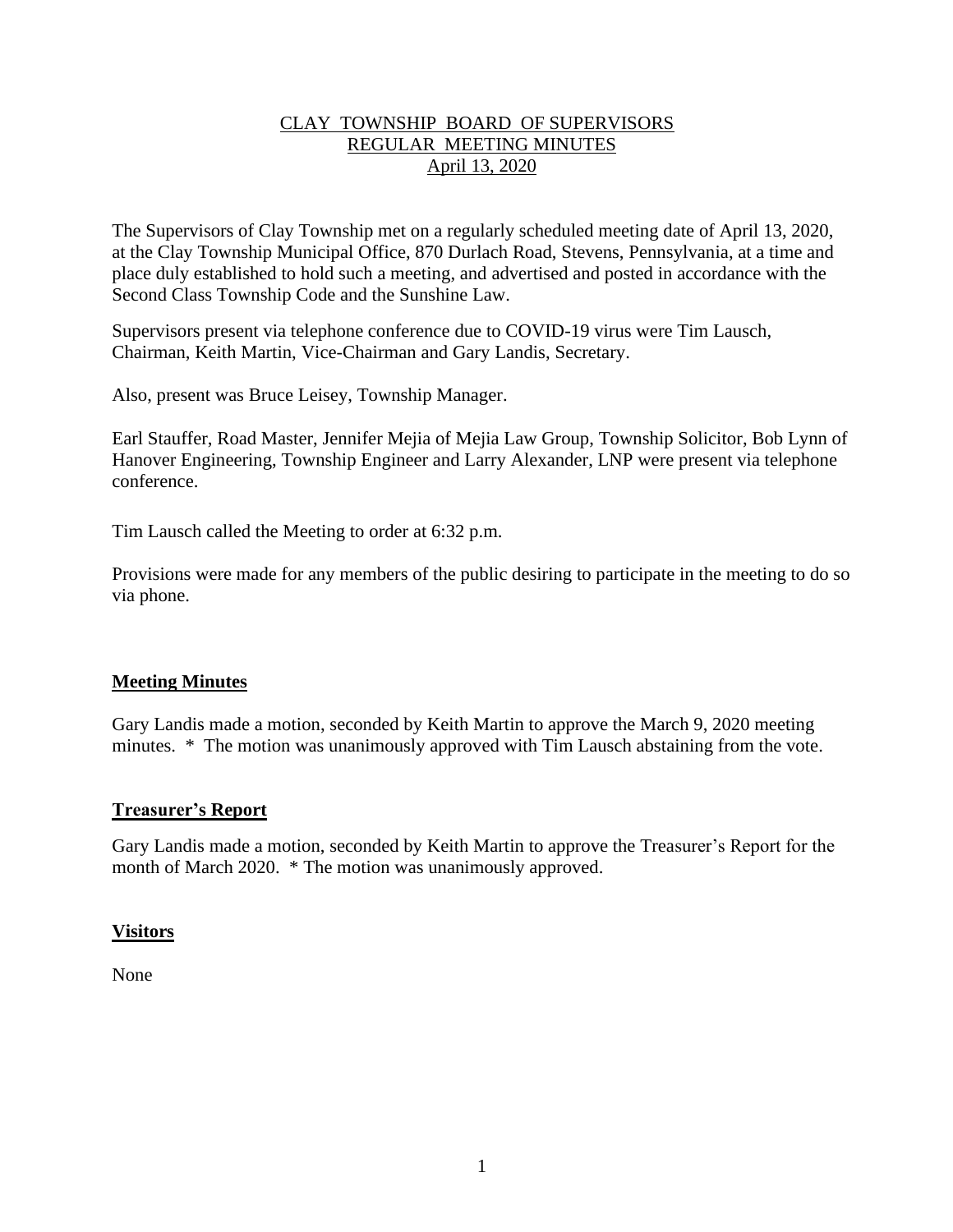# **Engineer's Report**

1. Startoni Stormwater Management Plan – Time Extension Request

After review, Tim Lausch made a motion, seconded by Gary Landis to approve the time extension request until May 26, 2020. \* The motion was unanimously approved.

## **Old Business**

None

## **New Business**

1. Review and Award Durlach Hill Road Work Bid

After discussion, Gary Landis made a motion, seconded by Tim Lausch to award the Durlach Hill Road work bid to New Enterprise (bid tabulation included with minutes). \* The motion was unanimously approved.

2. Approve Joint Petition to Postpone 2020 Upset Tax Sales

After review, Gary Landis made a motion, seconded by Tim Lausch to approve and execute the Joint Petition to Postpone 2020 Upset Tax Sales for a period not to exceed one year from the time frame fixed pursuant to 72 P.S. for such Upset Sale. \* The motion was unanimously approved.

3. Resolution to Expand Real Estate Tax Base Period to 12/31/2020

After review, Tim Lausch made a motion, seconded by Gary Landis to adopt Resolution #041320 to expand Real Estate Tax Base Period to 12/31/2020. \* The motion was unanimously approved.

4. Ratification of Disaster Declaration

Disaster Declaration was authorized on 3/19/2020 via telephone by Board of Supervisors Members with Bruce Leisey.

Keith Martin made a motion, seconded by Gary Landis to ratify terms as set forth in Disaster Declaration, which is taking place at the next public meeting after initial authorization on 3/19/2020. \* The motion was unanimously approved.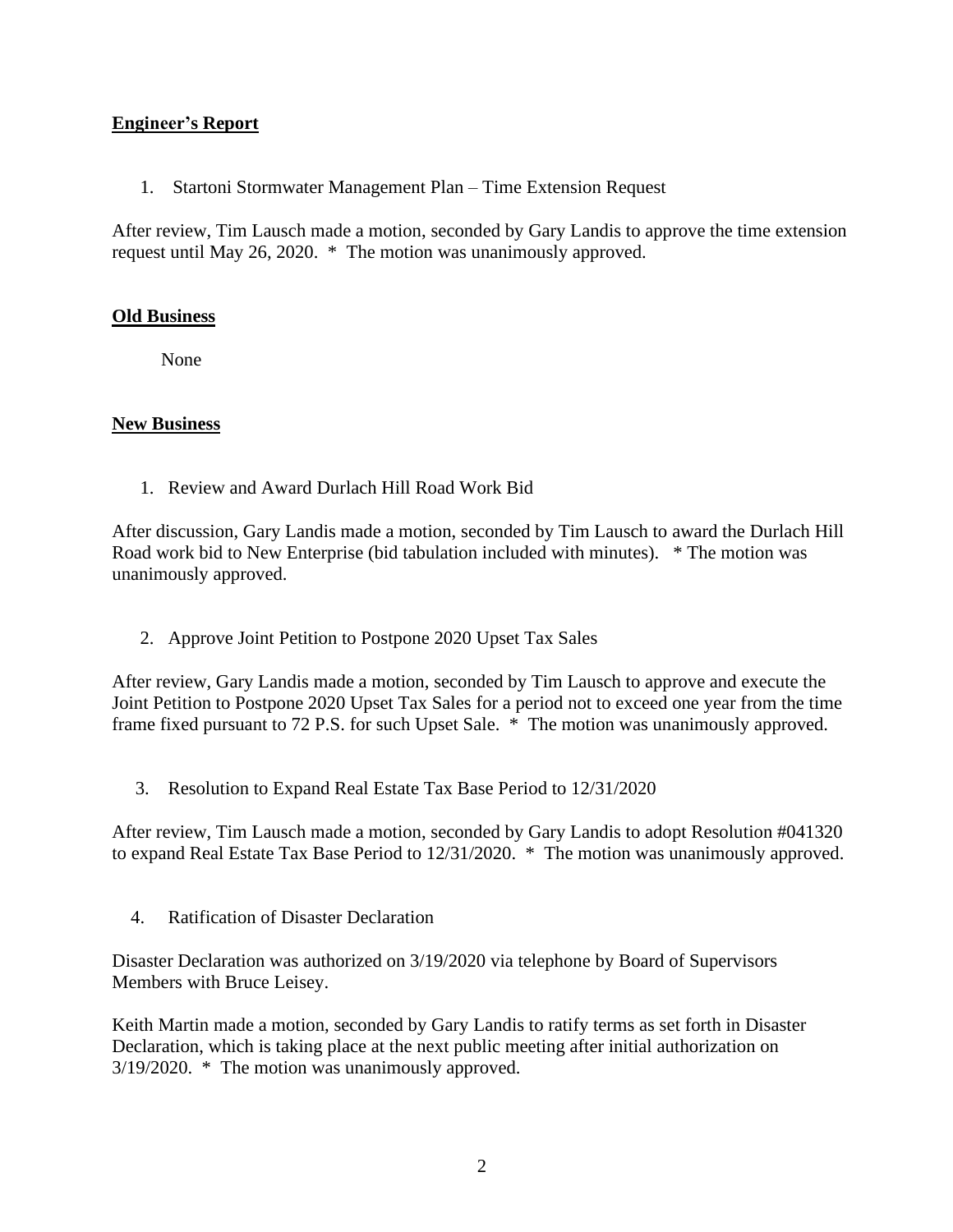5. Approve Advertising for Seasonal PT Public Works Position

After discussion, Gary Landis made a motion, seconded by Keith Martin to approve advertising for one additional Seasonal PT Public Works Position. \* The motion was unanimously approved.

## **Executive Session**

None

## **Bills to be Paid**

#### General Fund

Gary Landis made a motion, seconded by Keith Martin, to approve the General Fund bills totaling \$140,015.49 for the month of March. \* The motion was approved unanimously.

#### Rec Fund

Gary Landis made a motion, seconded by Keith Martin, to approve the Recreation Fund bills totaling \$917.61 for the month of March. \* The motion was approved unanimously.

#### Sewer Fund

Gary Landis made a motion, seconded by Keith Martin, to approve the Sewer Fund bills totaling \$5,955.04 for the month of March. \* The motion was approved unanimously.

#### **Reports for the Month**

- 1. Chief of Police / Police Department
- 2. Fire Companies / Ambulance
- 3. Planning Commission Minutes
- 4. Solicitor's Report
- 5. Engineer's Report
- 6. Manager's Report
- 7. Road Master's Report
- 8. Zoning Officer's Report